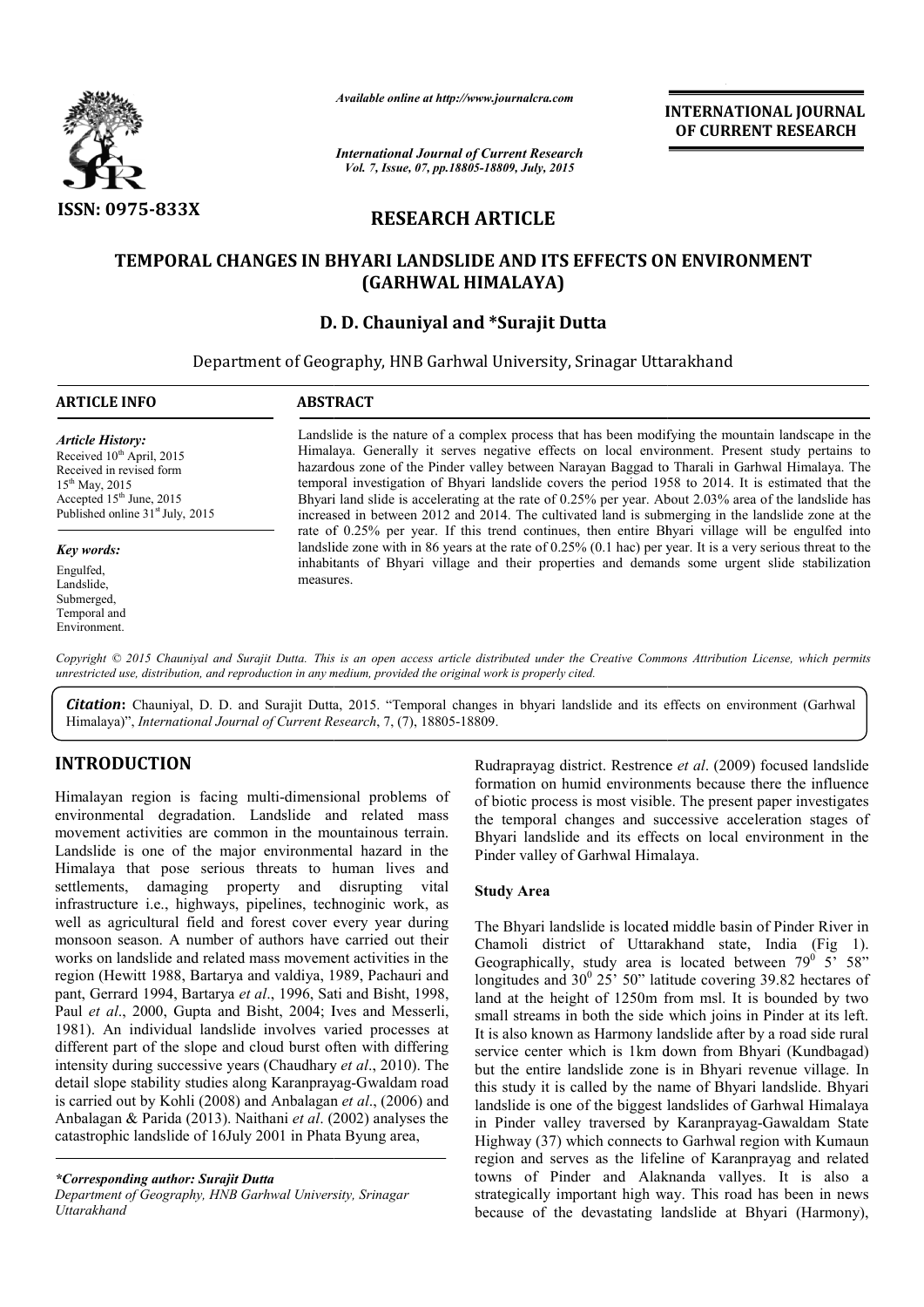Narayanbagar and Kulsari during monsoon season (July to September) in every year. This landslide has become serious threat to the Bhyari, Chapeli and Viyung villagers and their assets. Therefore, detailed temporal investigation seems to be felt necessary for Bhyari unstable slope.

## Location map



Fig. 1. Location of Bhyari Village

# MATERIALS AND METHODS

The investigation of the Bhyari landslide was carried out on the large scale (1/1000) cadastral map of Bhyari village. Extensive GPS aided longitudinal and transverse in different phases were conducted along the road, foot path, over the landslide zone and agricultural fields in the study area. Effects and measures were under taken and information was collected during field visit. All the revenue maps of Bhyari village were digitized and thematic information layers were stored and managed in GIS spatial data base. Detailed morphological features of landslide exposures were marked on the map. The early revenue map has been compared with existing land records and change detection was quantitatively analyzed for landslide.

## **RESULTS**

Various factors have been put forward for Bhyari landslide. Qualitative assessment indicates that there are number of factors responsible for the Bhyari landslide. Lithology, structure, slope, drainage, geo-hydrology, and rainfall are prominent in natural while land use and construction of road are common in anthropogenic. The morphometry of landslide is given in Table 1.

## Temporal Changes in Landslide

Evaluation of the landslide hazard requires the reliable temporal probability of occurrences. Probability can only be predicted when the temporal rate of landslide is be determined. Data records of any landslide in the Himalaya are not available

so that qualitative relationship could not be established between occurrences of event and active triggering events (Pellicani, Van Westen and Spillotro, 2014). Keeping in view the relationship between the existing landslide and its rate of acceleration and reactivation, cadastral maps (1958) of Bhyari village have been used for showing the temporal changes. On account of cultivated land which submerging in to slide zone is converting into waste land. Comparison of Plate 2a with Plate 2b shows that the landslide is moving towards the cultivated land. During field investigation, the past revenue map has been compared with existing position (2012 and 2014) and determined the changes on the map (Plate  $1 \& 2$ ). The survey results are computed in Table 2 which shows the wide variability in the Bhyari landslide.

## Sucessive stages of submerged area in the landslide zone



Plate 1



#### Plate 2

Table 2 reveals that cultivated land was 35.06% during the period of 1958 but reduced to 23.2 and 21.2 percent respectively during 2012 and 2014. During in 56 years, 13.87% (5.52 hec) cultivated land was decreased in the Bhyari village.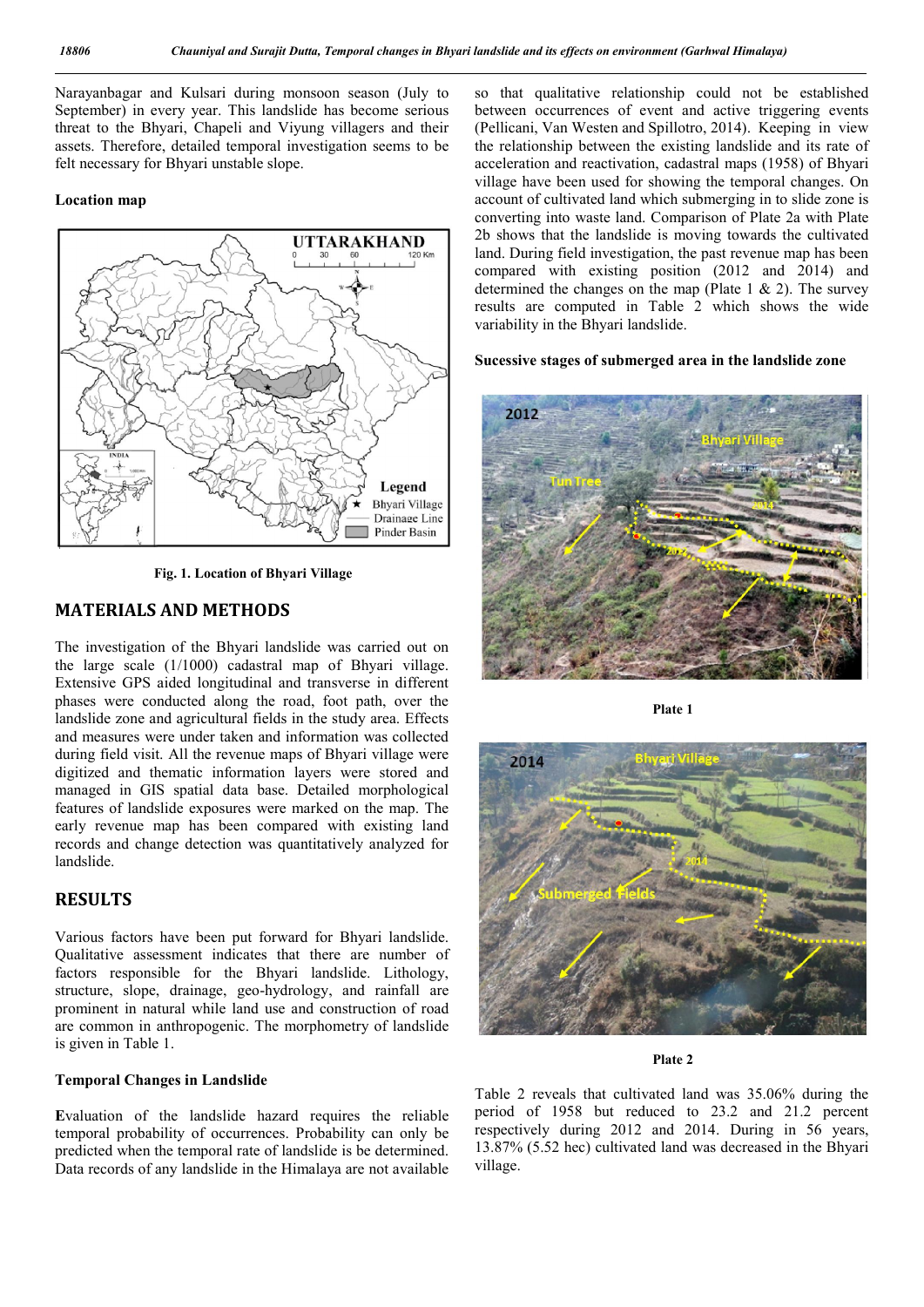## Table 1. Landslide Morphometry

| Name                                                                   | $TV$ pe | Slope             | ength* | Width* | Denth*     | Area       | Vol.      |  |
|------------------------------------------------------------------------|---------|-------------------|--------|--------|------------|------------|-----------|--|
| Bhvari Landslide                                                       | `omnlex | $20 - 70^{\circ}$ | 512m   | 494m   | $30 - 50m$ | 14.66 hec. | 10117147m |  |
| *Length, width and area are measured from rectified revenue map image. |         |                   |        |        |            |            |           |  |

\*Depth is measured with the help of slope profile surface.

|  |  | Table 2. Changing Trend of LULC (%) in Bhyari Village |
|--|--|-------------------------------------------------------|
|  |  |                                                       |

| <b>LULC Class</b> | 1958  | 2012  | Changes  | Rate of<br>Changes/y | 1958  | 2014  | Change   | Rate of<br>hanges/v_ | 2012  | 2014  | Changes | Rate of<br>hanges/y |
|-------------------|-------|-------|----------|----------------------|-------|-------|----------|----------------------|-------|-------|---------|---------------------|
| River             | 1.20  | 20    | 0.00     |                      | 1.20  | 1.20  | 0.00     |                      | .20   | 1.20  | 0.00    | 0.00                |
| andslide Area     | 52.20 | 64.22 | 12.02    | 0.222                | 52.20 | 66.23 | 4.04     | 0.25                 | 64.22 | 66.23 | 2.02    | 1.01                |
| Built up          | 0.12  | 0.12  | 0.00     |                      | 0.12  | 0.12  | 0.00     |                      | 0.12  | 0.12  | 0.00    | 0.00                |
| Road              | .43   | .26   | $-0.17$  | 0.003                | .43   | .26   | $-0.17$  | 0.003                | .26   | . 26  | 0.00    | 0.00                |
| Cultivated Land   | 35.06 | 23.21 | $-11.85$ | 0.219                | 35.06 | 21.19 | $-13.87$ | 0.247                | 23.21 | 21.19 | $-2.02$ | .01                 |
| Total             | 100   | 100   | 0.00     | 0.00                 | 100   | 100   | 0.00     |                      | 100   | 100   |         |                     |







Out of that 2.04% (0.8 hec) cultivated land was decreased in between 2012 and 2014. The most drastic changes are observed during Uttarakhand disaster in 2013. The decreasing trend of cultivated land shows that the area of cultivated land is submerging into slide zone at the rate of 0.25% (0.099 hec) per year (Fig.2). If this trend likely to continue than entire cultivated land of Bhyari village will be submerged into landslide zone with in 86 years at the rate of 0.25% per year. It is a very serious threat to the inhabitants of Bhyari village and their properties and demands some urgent slide stabilization measures. Table 2 (Fig. 2c) also reveals that the cultivated land was reduced about 2.02% during 2012 to 2014 which submerged into landslide zone. Beside this the area of landslide was 52.2% during the period of 1958 but it increased 64.22 % and 66.23% during 2012 and 2014 respectively at the rate of 0.25% per year (Table 2).

About 2.03% area of the landslide was increased in between 2012and 2014. The statistical matrix (Table 3) shows that the area of cultivated land is submerging into slide zone and converting into waste land (Plate 1 & 2).

Table 3. Matrix LULC data of Bhyari village (1958 to 2014)

|                 | River | Landslide<br>Area | Built<br>up | Road | Cultivated<br>Land |
|-----------------|-------|-------------------|-------------|------|--------------------|
| River           | 4.45  | 0.00              | 0.00        | 0.00 | 0.00               |
| Landslide Area  | 0.00  | 20.61             | 0.00        | 0.17 | 0.00               |
| Built up        | 0.00  | 0.00              | 0.05        | 0.00 | 0.00               |
| Road            | 0.00  | 0.26              | 0.00        | 0.31 | 0.00               |
| Cultivated Land | 0.00  | 5.51              | 0.00        | 0.01 | 8.44               |

Very minor changes are found in the area of river, road and built up area (Table 2 & Fig 3). The area of the road alignment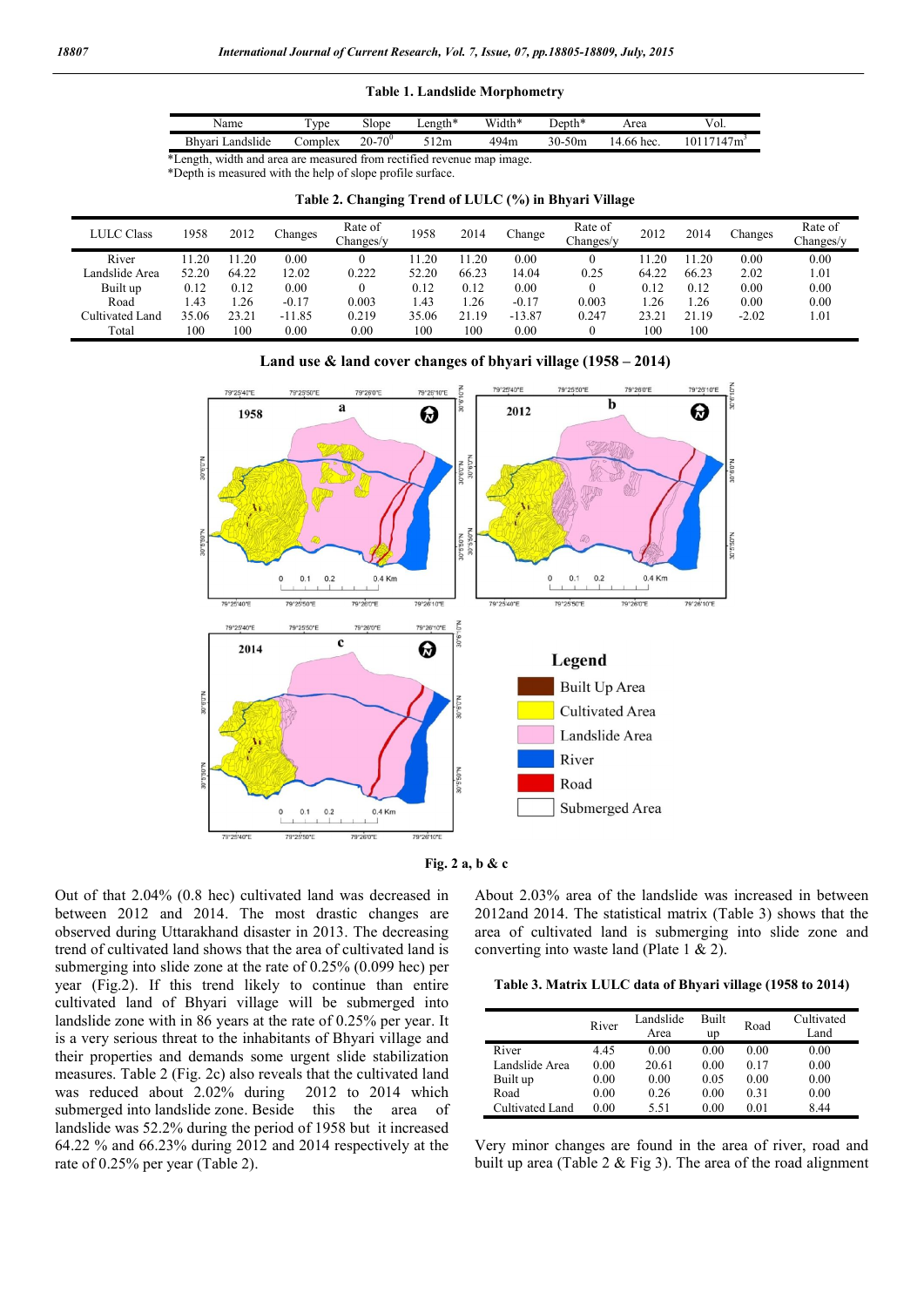is also changing every year because of slumping process. Every year 375m road is realigned on the landslide zone. Most of the changes are noticed after the monsoon season. Therefore, the wet season is one of the most triggering factors of landslide in the mountain region.





## DISCUSSION

Bhyari landslide is a very old landslide zone of Pinder valley but during last five decades it has reactivated time to time. It is evident that the slide zone of Bhyari village is changing in shape and size and continuously moving headword every year. After China war in 1962, the motor able road was constructed through this area in 1967. In the initial stage the effects of road construction was limited but in the latter stages it accelerated faster rate. Its sharp effects were observed after the earthquake of 1994. Fig. 2a shows that the cultivated terrace fields were existed within the slide zone in 1958 records. According to Syam Singh a citizen of Bhyari village interviewed that before or up to 1994 the owners were cultivate these fields regularly. But after the earthquake the drastic changes were recorded in the shape and size of Bhyari landslide. The cultivated fields were continuously submerged in the slide zone during monsoon season every year till this date. Fig.2b is showing that agricultural fields (without yellow color) have been slumped and submerged in the landslide zone up to 2012. The most natural triggering factor of this landslide is toe cutting by the Pinder River. Further activeness and intensity of landslide is accelerated by road maintenance at the toe zone of landslide. Every year hundreds of meters motor able road is slumped down (Plate 3) and alignment of road is constructed. Thousands of tons exposed material dumped down in the river from the excavated sites. Intensity and duration of rainfall are the most triggering factor of land use changes around the slide zone. During monsoon period some part of terrace fields at the fringe of cultivated land and slide zone is sliding down by the action of rain water and slope failure.

Table 3 shows that about 5.51 hector cultivated land of Bhyari village has been submerged into landslide zone since 1958. Its recent evidences can also be observed in the Plate 1 & 2. Here was a *Tun* (*Toona Ciliata*) tree at the boundary of cultivated site up to 2012 (Plate 1). But during 2014 field investigation, it was found that the tree was slumped down along with

surrounding land into slide zone during 2013 disaster (Plate 2). The successive stages of acceleration and submergence can be observed on the map (Fig.2c) and plate 1  $& 2$ .



Plate 3. Slumping of motorable road



Plate 4. Damaging houses due to slumping

Numerous affects of Bhyari landslide can be observed on local environment. Rock fall from scarps, sliding of fields, slumping and tilting of terrace fields (Plate  $1 \& 2$ ), rotational tension cracks, toe cutting by river, new headword scars and lateral erosion by the streams, submergence of motor able road (Plate 3) and collapse of houses (Plate 4) are the prominent features about the recurrent activation of Bhyari landslide. Although such type of events are not happened every year but after a long time some mega events occurred in the mountain region of the Himalaya. It is noted that this 2013 mega event thoroughly created the instability all over the Bhyari village and surrounding environment. Field investigations show that whole slope of Bhyari landslide is unstable which creates instability effects. Bhyari village is located at the crown of the active slide zone. Due to the slumping and rotational slide numerous cracks were developed on the cultivated land and houses. Therefore, out of 27 households the 15 families of Bhyari village have been left the village and shifted to other places. Only 12 very poor households are living in the village that cannot effort to move other places. About 3 houses were tilted, 5 houses were affected by cracks on the walls and 3